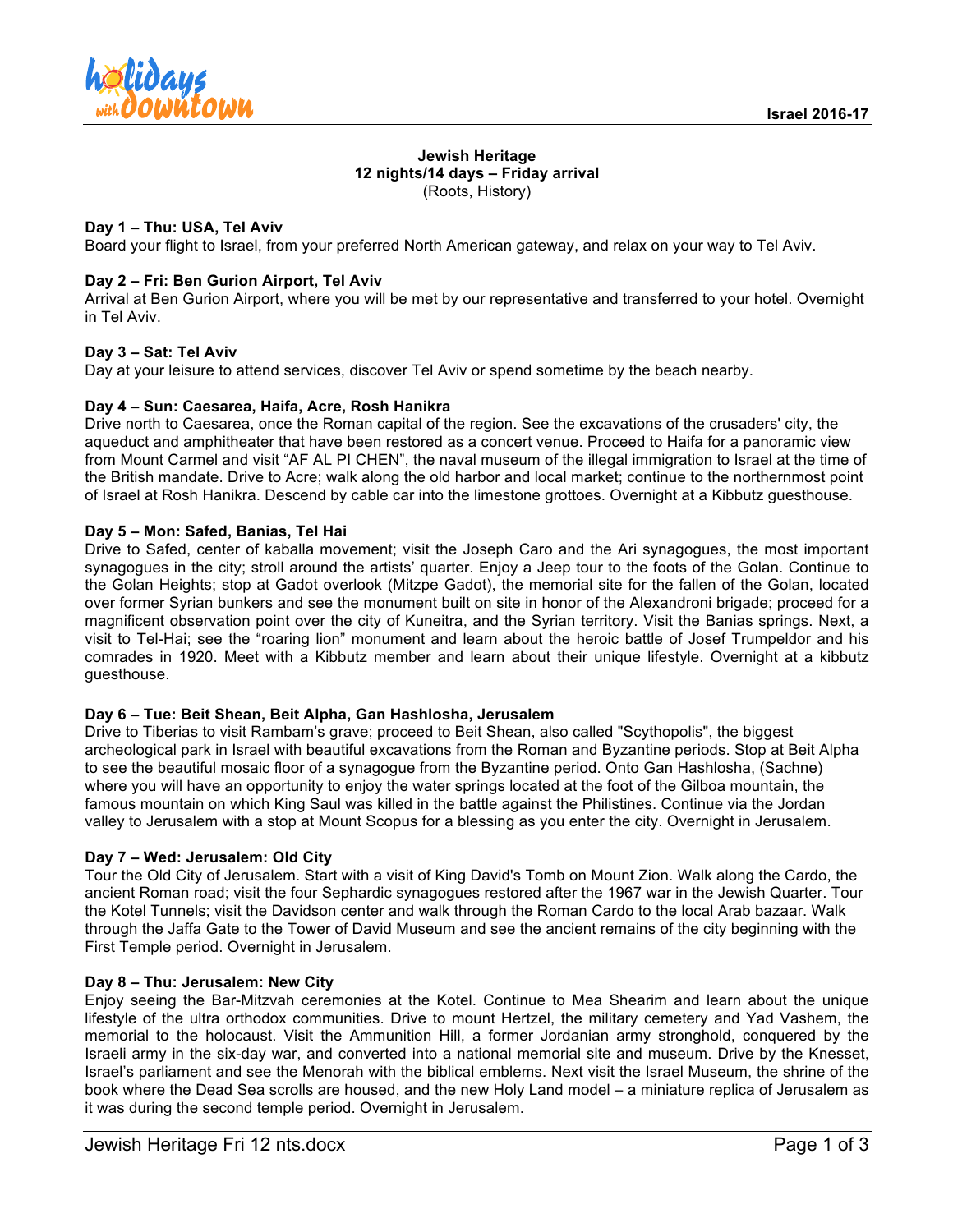

## **Day 9 – Fri: Qumran, Masada, Dead Sea**

Drive through the Judean Desert to the Dead Sea. Stop at Qumran, the site where the Dead Sea scrolls were found. Continue to Masada, ascend by cable car and tour the ancient fortress; visit the remains of the walls, palaces, synagogue, the bathhouses etc. Descend by cable car. Next stop for lunch and Spa facilities in one of the leading hotels in the area. Overnight in Jerusalem.

### **Day 10 – Sat: Jerusalem**

Day at your leisure to attend services, immerse yourself in Jerusalem's Old City to explore the side street shops, take fantastic photos, taste the local food or visit some part of the city you have missed.

## **Day 11 – Sun: Timna/Underwater Observatory/Eilat**

Travel south through the Negev desert, Visit Timna to see the copper mines and King Solomon's pillars and marvel at the huge multi-colored rock formations. Continue to Eilat and stop to visit the underwater observatory, one of the largest seaquariums in the world, built into a coral reef. Overnight in Eilat.

## **Day 12 Mon: At Leisure or optional tour to Petra (additional charge)**

After assistance with visa to the Jordanian border, drive straight away to Petra through desert highways, your ultimate destination is the astonishing rose-red city of Petra which was built by the Nabateans (An early Arab tribe). Petra was renowned for its massive architecture, pools, dams and water channels. Petra is the legacy of the Nabateans who settled in the south of Jordan more than 2000 years ago. The visit begins with the possibility of a short horseback riding for about 700 m. until the entrance of the Siq, which is about 1.2 km long (walking distance). There is a possibility to rent a chariot (extra) to get inside Petra and back to the gate outside. Petra is famous for its huge monuments such as the treasury, royal tombs, the court, roman theatre, roman street, qasser el-bint (Palace of Pharaoh's daughter) and many other smaller monuments which fascinate the visitors. The city itself is almost 45 square km and is considered to be the second wonder of the world. After the visit, time for lunch in a nice restaurant. After lunch drive back to the border. On the way, a short visit to Aqaba with the possibility to stop and take a walk around. Transfer to the border at around 6:00 pm and crossing back to Eilat. Overnight in Eilat.

### **Day 13 – Tue: Eilat, Mitzpe Ramon, Sde Boker, Tel Aviv**

Depart Eilat via Mitzpe Ramon to gaze into the Ramon crater, a geological wonder. Proceed to Sde Boker and see Ben Gurion's hut and grave overlooking the magnificent Zin valley. Stop for a Camel riding experience and visit to an authentic Bedouin tent. Learn about the Bedouin hospitality and enjoy a light lunch. Continue to Hatzerim and visit Israel's air force museum to view the planes and equipment and hear the story of this brave fighting force. Overnight in Tel Aviv.

## **Day 14 – Wed: Tel Aviv, Ben Gurion Airport**

After breakfast, transfer to Ben Gurion Airport for departure.

## **Cost Includes:**

- Transfer on arrival and departure (from/to Ben Gurion Airport)
- 12 nights accommodation
- Daily breakfast
- 2 dinners at Kibbutz Lavi
- Lunch and Spa at the Dead Sea area
- Light lunch in a Bedouin tent on the way from Eilat to Tel